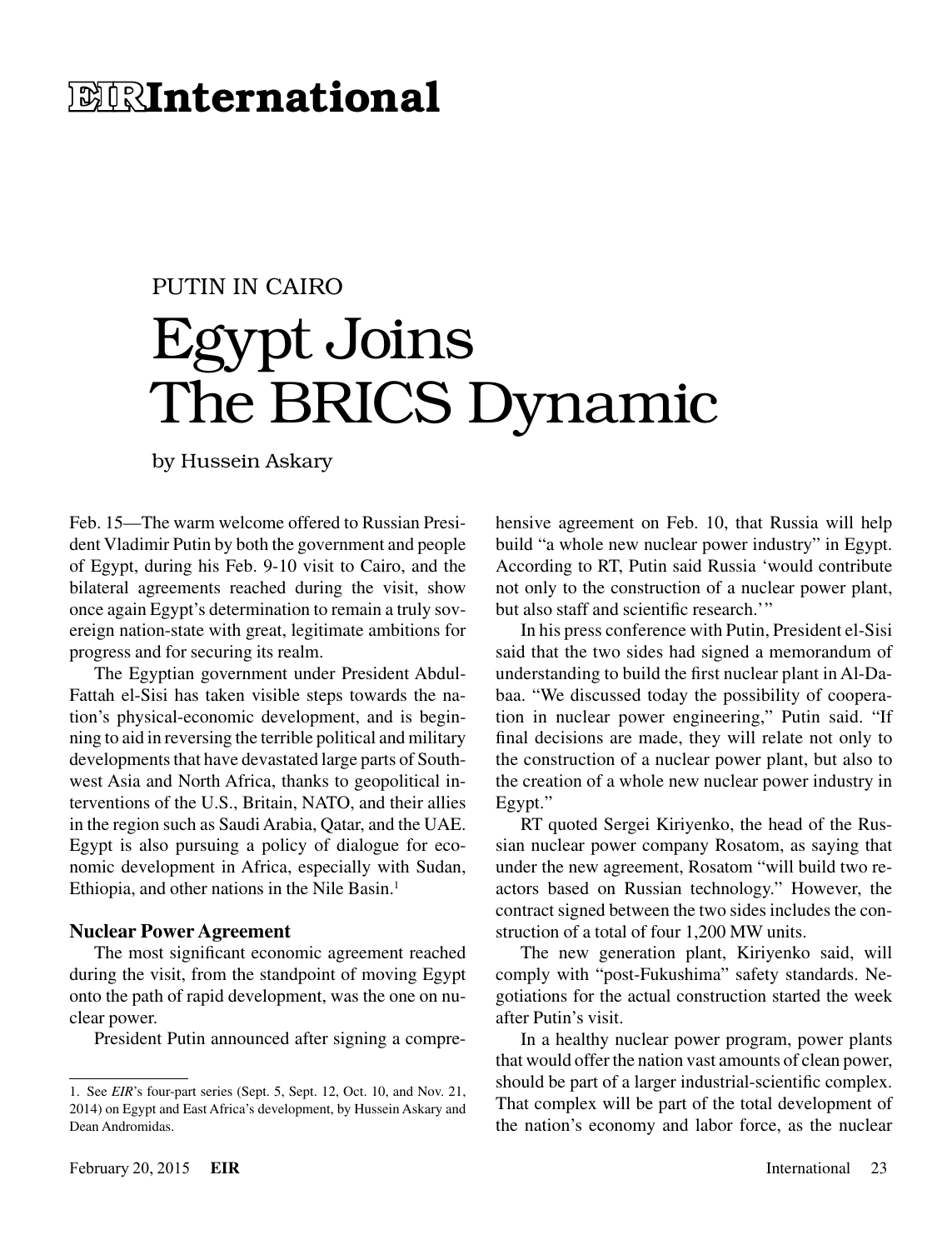research and development process permeates all aspects of the nation's economy, such as medicine, agriculture, and metallurgy.

In this author's proposal for "an Egyptian [Declaration of Eco](http://www.larouchepub.com/other/2013/4029egypt_decl_indep.html)[nomic Independence](http://www.larouchepub.com/other/2013/4029egypt_decl_indep.html)," published in *EIR* immediately after the overthrow of the Muslim Brotherhood government in July 2013, it was recommended that Egypt approach Russia to help restart Egypt's nuclear program:

"Egypt has had a problem finding partners in the West to build the reactors. In the current situation, only Russia, China, and probably South Korea, would be willing to discuss these issues with the Egyptian government, and these possibilities should immediately be explored. Relaunching of the nuclear program should be made a



*Presidents Putin and el-Sisi share a meal in the "Tower" in Cairo, Egypt's tallest structure, built in the 1960s by President Nasser. The two leaders reached a number of bilateral agreements, including Russia's help in building "a whole new nuclear power industry" in Egypt.*

key element of the new government's declaration of intention."

The Egyptian daily *Al-Ahram* quoted a Russian diplomat as saying that "energy is clearly an important issue for Egypt and we are committed to help." Egypt suffers from an acute energy shortage. Power cuts were a feature of Summer 2014 and continued well into the Winter. There is a desperate need to upgrade existing gas-fuelled power plants, which are in terrible shape, and to build new ones.

## **Trade, Investment, and Tourism**

In addition to nuclear cooperation, el-Sisi and Putin signed a memorandum of understanding to facilitate trade and economic cooperation between the two sides. According to *Al-Ahram*, the two sides signed an agreement to establish a free-trade zone with the Russian-led Eurasian Economic Union (EEU), and a Russia industrial zone in the Suez Canal area.

El-Sisi and Putin also concluded an agreement for Russia to export wheat to Egypt, and to import Egyptian fruits and vegetables. A source at the Egyptian Ministry of Supply said that shipments "should be arriving by the Summer."

As reported earlier by *EIR*, Egypt has launched a massive national development project for the Suez Canal region, including a new parallel canal to allow greater movement of ships, and major industrial zones, in which China primarily, and now Russia, are greatly interested. The New Suez Canal will be a key part of the Maritime Silk Route proposed last year by China's President Xi Jinping.

Although the Egyptian government has begun financing these projects through Egyptian institutions and citizens, there is still great need for foreign investment.

"The volume of Russian investment in Egypt has been limited and the trade balance favors Russia. The situation could improve if Russia opened its market to Egyptian agrarian exports," said an Egyptian official, according to *Al-Ahram*. Minister of Trade Mounir Fahkri Abdel-Nour held talks with Russian officials and the business community in a drive to promote Egyptian exports. According to one of his assistants, the talks identified "firm areas for cooperation in the near future."

According to RT, Russia and Egypt will promote a number of investment projects in various sectors, including the transportation, manufacturing, and chemical industries. According to Putin, there are already 400 Russian companies operating in Egypt and the two sides have agreed to expand opportunities for small and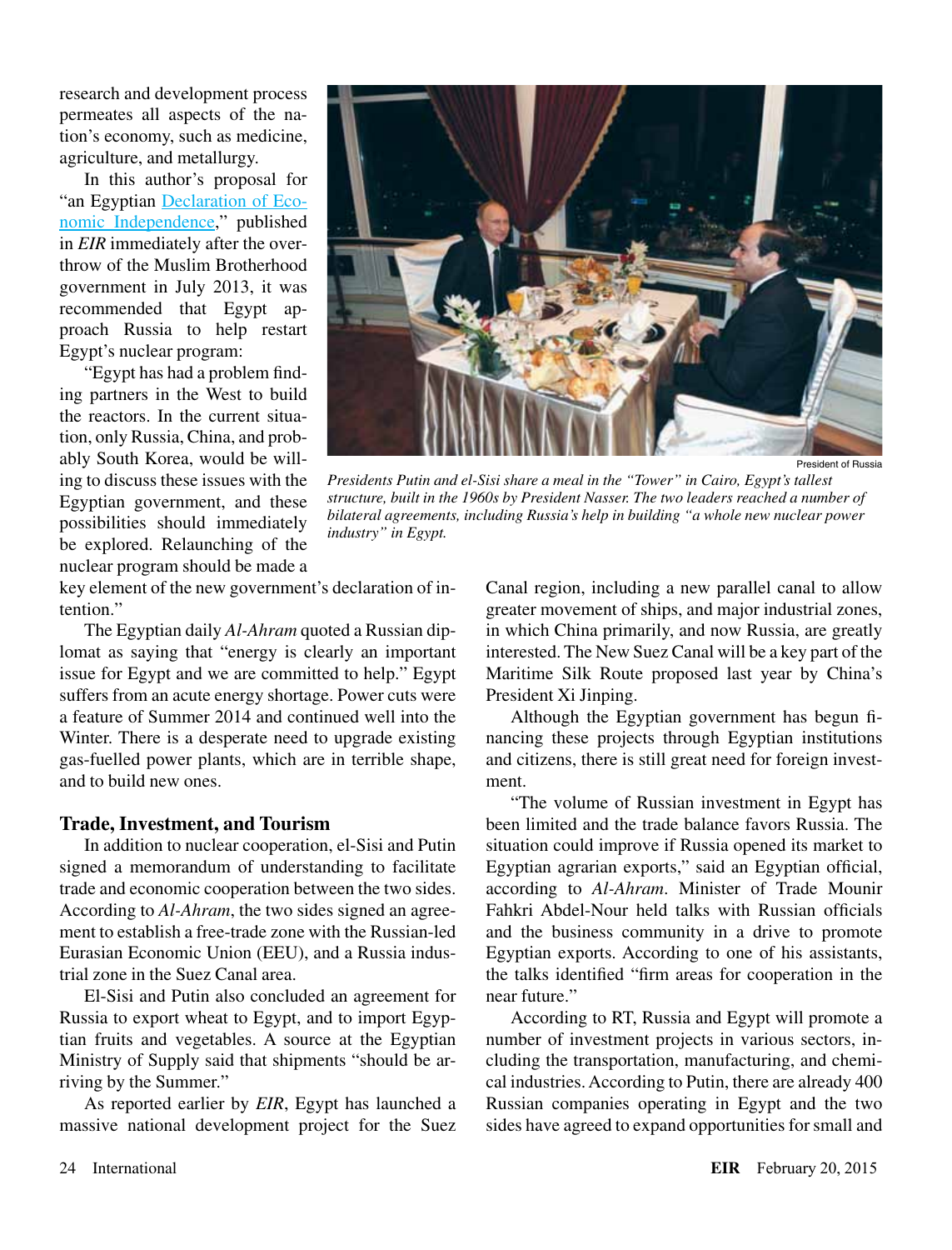medium-sized businesses in Egypt.

One important item on the agenda was an agreement between the Russian Direct Investment Fund (RDIF) and the Egyptian Ministry of Investment to enhance investment cooperation. RDIF is a \$10 billion fund established by the Russian government to make equity investments, primarily in the Russian economy. It is also a vehicle for Russian-Chinese cooperation. The head of the China Investment Corporation sits on the RDIF's advisory board. Kirill Dmitriyev, head of the RDIF, visited China in 2011, and negotiated the establishment of a US\$4 billion Russian-Chinese fund.

The RDIF will support the establishment of an Egyptian investment fund, according to another

agreement signed during Putin's visit. The RDIF will provide wide-ranging advice to the Ministry of Investment, including expertise on setting up the fund, the co-investment model, management structure, and investment strategy. The RDIF will also provide support in attracting international investors to the fund, through its own experience in establishing partnerships with other sovereign funds. Dmitriyev, told *Al-Ahram* weekly that Egypt was a country with major investment potential in a number of sectors and one of Russia's key economic partners in the Middle East.

"The intended fund will attract international investment from countries other than the Gulf Cooperation Council (GCC) to invest in Egypt, as Saudi Arabia, the UAE, and Kuwait already have substantial financial investments in Egypt," he said.

Egypt intends to create its own sovereign investment fund in cooperation with the RDIF, following in the footsteps of other countries that have shown an intention to set up investment funds based on Russian experience, and to employ RDIF's co-investment model. "Through the new Egyptian investment fund, the government will put money in different projects, which will encourage foreign investors to seek partnerships with the government and to invest their money in Egypt," Dmitriyev said.



Dmitriyev said that agriculture would likely see the largest investment in the immediate future.

Russia and China will be two of the largest contributors and participants at the international Egypt Economic Development Conference to be held in Sharm el-Sheikh on March 13-15. At that conference (www. egyptthefuture.com), the Egyptian government is expected to present multi-billion-dollar transport, energy, industry, water, and agriculture projects to international investors.

One interesting aspect in the new agreements, which will outflank the U.S. and EU financial warfare against Russia and its currency, is the initiation of trade in the two countries' own currencies rather than the dollar or the euro. "The mechanism has already proved its efficiency, so I think it's only a matter of time before Russia and Egypt use the national currencies to settle bilateral trade. Egypt is our key trading partner in the region and the largest importer of Russian wheat. I'm confident that the implementation of the new settlement mechanism will help to intensify bilateral trade," Dmitriyev said.

Both Presidents also noted the importance of the



*El-Sisi and Putin concluded an agreement for Russian wheat exports to Egypt, in exchange for imports of Egyptian fruits and vegetables. Here, Egyptian farmers exhibit the results of modern horticulture techniques which have increased crop quality and yields.*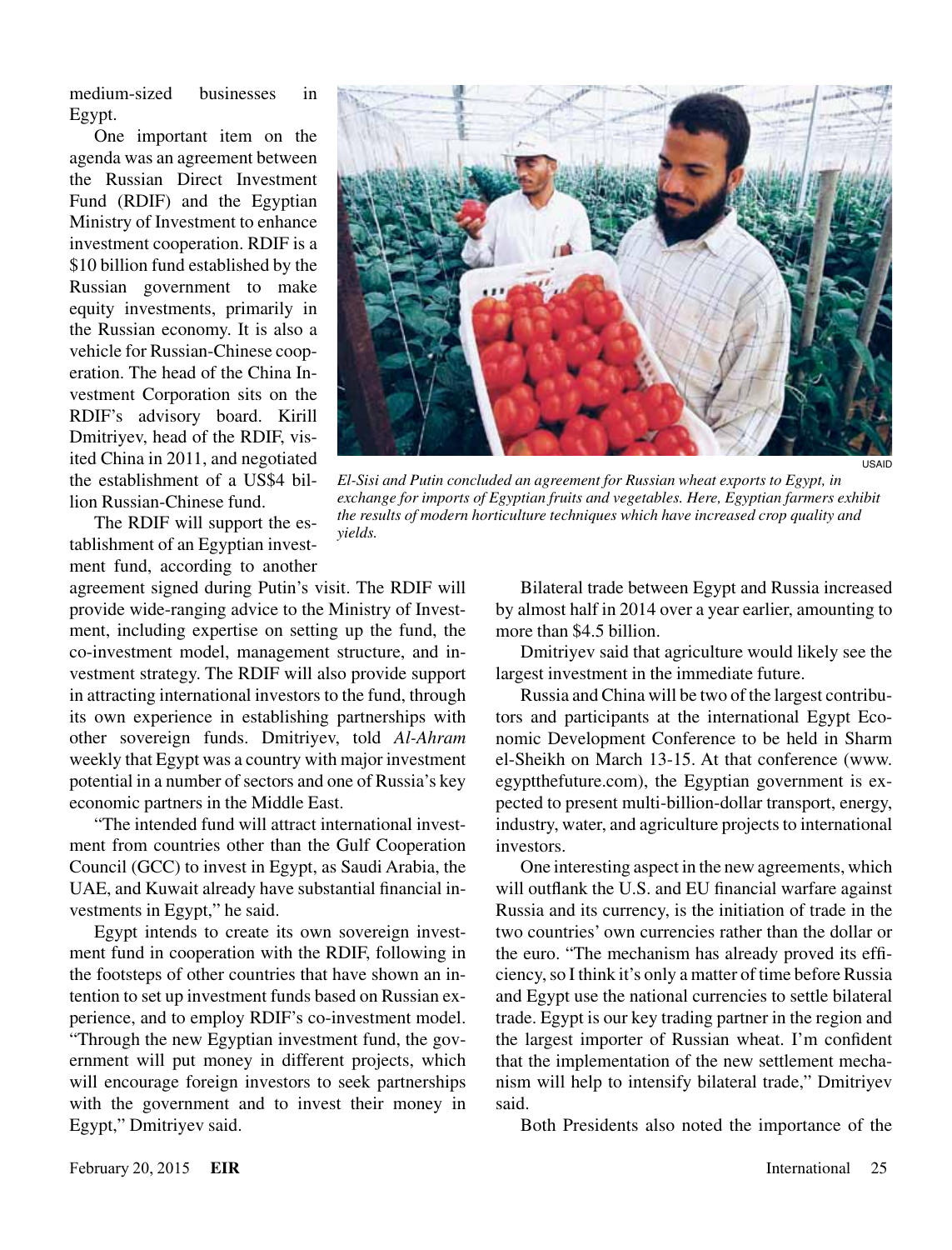tourist industry, and expressed their willingness to develop cooperation in this sphere, as a record number of Russian tourists visited Egypt last year. Amer Mohamed, head of the Russian Department at Ain Shams Linguistics Faculty, says the increased number of students seeking to join the Russian Department in recent years is a reflection of the growing importance of Russians in the Egyptian tourist market. In the wake of Putin's visit, and the expansion of Egyptian-Russian relations, Mohamed now expects "even higher demand" for places in his department. Sherif Gad, director of the Russian Cultural Centre in Cairo, also reports higher demand for the Russian-language courses.

The Egyptian Red Sea resorts are a popular vacation destination for many Russians. According to Egyptian media sources, more than 3 million Russian tourists visited Egyptian resorts in 2014, up by 50% over a year earlier. Settling accounts in national currencies will create more favorable conditions for the millions of Russians who spend their holidays in Egypt, as the decline of the value of the ruble has led to reduced purchasing power for many Russians.

## **Political and Military Agreements**

It is a correct and widely held opinion among sane strategic thinkers, that Egypt is the key factor in stopping and eliminating the threat of so-called Islamic terrorism, and stabilizing Southwest Asia and North Africa, which have become targets of that terrorism since at least the illegal 2003 U.S.-British invasion of Iraq, the invasion of Libya by NATO in 2011, and the foreign attack on the nation and government of Syria since 2011. However, Egypt alone will not be able to deal with that massive problem, especially as world powers such as the U.S., U.K., and their allies in the region are standing in the way of eliminating this threat, as they insist on pursuing regime change against Syria's President Bashar al-Assad, for example.

Before the overthrow of the Muslim Brotherhood government of Mohammed Morsi in June 2013, Egypt had become a host for the conspiracy against Syria. The Arab League, headquartered in Cairo, was run by Qatar and Saudi Arabia. Syria was stripped of its membership in the League, and the Qataris and Saudis placed the five-star-hotel opposition grouping, the Syrian National Coalition, in the seat belonging to Syria.

Without cooperation among Egypt, Assad's Syrian Arab Army, and Iran, there will be no end to the religious war raging throughout the region. Although it might be difficult to achieve, cooperation between especially Egypt, the largest Sunni Arab nation, and Iran, the largest Shi'a Muslim country, is essential to defuse the Shi'a-Sunni conflict provoked by Anglo-Saudi terrorist groups and religious institutions. It was during a visit by former U.S. Vice President Dick Cheney to the Saudi capital Riyadh in 2006, that the idea was hatched to create a Saudi-Egypt-Jordan "Sunni Triangle" to counter the alleged "Shi'a Crescent" of Iran, Syria, and Hezbollah in Lebanon. Egyptian analysts believe that the only reason the Saudi monarchy has financially and politically supported el-Sisi, is to keep Egypt inside this "Triangle," and to stop any rapprochement with Syria and Iran.

However, the intelligentsia of Egypt are no longer supporting the Saudi strategy, and see Syria's national integrity as important for Egypt's security and position in the region. This was clearly an important item in the discussions between Presidents Putin and el-Sisi.

El-Sisi met Putin in Moscow, first as Minister of Defense, and later as President, in 2013 and 2014. He received Putin's support for assuming the Presidency of Egypt, while the U.S. Administration still called el-Sisi's taking office "a coup." In both visits, el-Sisi discussed military cooperation and combating terrorism.

In Cairo, both el-Sisi and Putin underlined the importance of cooperation in combating terrorism. This, say sources on both sides, essentially means greater intelligence sharing, particularly when it comes to large groups like the Islamic State (IS), according to *Al-Ahram* weekly. As the two heads of state were discussing the war on terror, a series of bombs hit Alexandria, wounding ten civilians. An IS-allied group called Ansar Beit al-Maqdis has been carrying out terrorist attacks on both civilian and military targets inside Egypt.

The two leaders also discussed regional developments, with Syria taking up the lion's share of discussions. In his press statement, Putin said he had briefed his Egyptian host on the Jan. 26-29 Moscow talks between elements of the Syrian opposition and representatives of the Assad regime. El-Sisi, in turn, informed his guest of the outcome of the Jan. 18 Cairo conference, which sought to forge the basis for a political solution to the Syrian crisis.

 "We agreed to coordinate our efforts. The problem is that though we work with the intention of somehow accommodating the Assad regime in a final political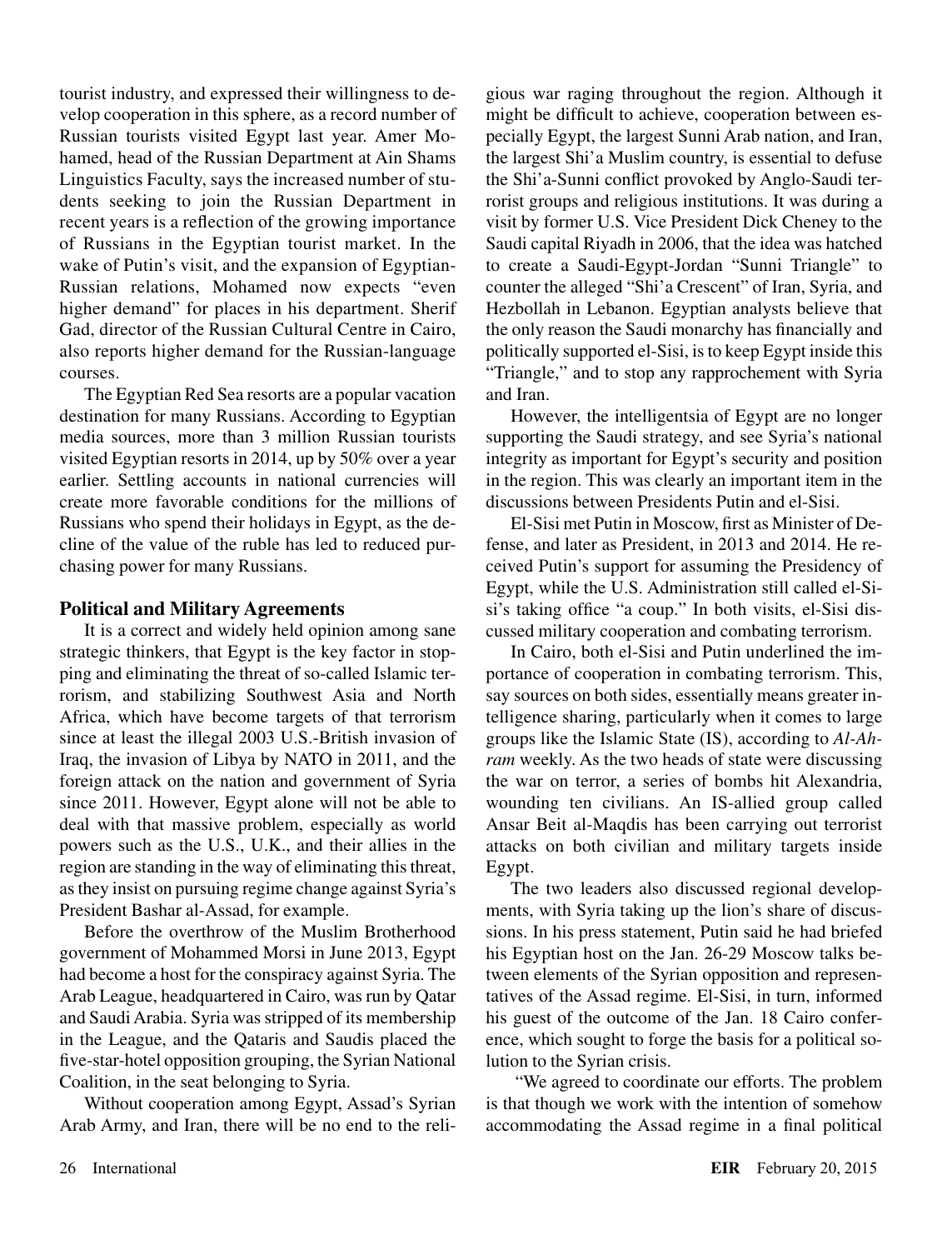deal, we don't go as far as our Russian friends do in trying to rescue al-Assad," said a concerned Egyptian diplomat.

 "Egypt considers Russia a strategic asset in its pursuit of balanced foreign relations," el-Sisi said in his Feb. 10 press statement.

Moscow has, for some time, put the Muslim Brotherhood on the list of groups supporting terror, something the Americans are reluctant to do. Since mid-November 2013, tangible steps have been taken by Egyptian and Russian officials to bolster their military cooperation. Moscow has offered to sell sophisticated weapons to Egypt, including helicopters, MIG-29 fighter jets, air-defense systems, and Kornet anti-tank missiles. During his visit to Cairo,



*The Soviets helped to build the Aswan Dam, and dozens of industrial projects that were key to the economic renaissance achieved under Egypt's great leader, Gamal Abdel Nasser, shown here observing construction of the dam, ca. 1963-64.*

Putin symbolized the mutual interest in military cooperation when he gave el-Sisi an AK-47 automatic rifle as a gift.

#### **A New Era in Relations**

While Egyptian and Russian diplomats are not anticipating that relations between the two countries will reach the level of the Soviet-era relations of the 1950s and '60s, this visit is beginning a new era in relations that will affect the whole region. The Soviet Union helped build the Aswan Dam and dozens of industrial projects, such as steel plants and cement factories, that were key to the economic renaissance that was achieved under Egypt's greatest leader in modern times, President Gamal Abdel Nasser. Today, Egyptians see el-Sisi as a kind of reincarnation of Nasser.

Although no details were given about the military protocols signed between the two sides, Egyptian officials were very careful in indicating that the renewed relations with Russia were not meant to withdraw from strategic cooperation with the United States. Egypt wants to diversify its military and security affairs, so that it maintains its independence. However, U.S. policies pursued under President Barack Obama have caused a deep rift between Egypt and the U.S., to the extent that Egyptian politicians are warning that "the U.S. is risking to lose Egypt as a strategic ally."

On Feb. 12, Breitbart News published an interview

with the Egyptian politician Moustafa el-Gindy, who played a key role in the uprisings against both President Hosni Mubarak in 2011, and Morsi in 2013. Gindy put the crisis between Obama's U.S. and Egypt in very clear terms: "Under Obama, American foreign policy in the Middle East assumed the Muslim Brotherhood in positions of power. When the Egyptian people threw the Brotherhood out of power, America's strategy was left in tatters. America is losing Egypt. We see how you treat Israel, who, for 50 years, was your closest ally. We see how you treat them and how you are now treating us. Russia and China see it too."

Gindy explained to Breitbart: "Look where Egypt took Putin. They took him to 'the Tower' [where Putin and el-Sisi had dinner together—ed.]. That was aimed at the Americans." Breibart explained that the Cairo Tower was built in the 1960s by Nasser. The tallest structure in Egypt, it was partially built with \$6 million the U.S. had offered to Nasser as a personal gift to curry favor with him. But Nasser was insulted by the gift, interpreting it as a bribe, and publicly dedicated the funds to erecting the tower.

Gindy said the U.S. lost Egypt when President Obama and other American officials called the country's revolution against the Muslim Brotherhood a "coup." "A 'coup' does not happen with 40 million people in the streets," Gindy noted. "Coups happen at night, not during the day."